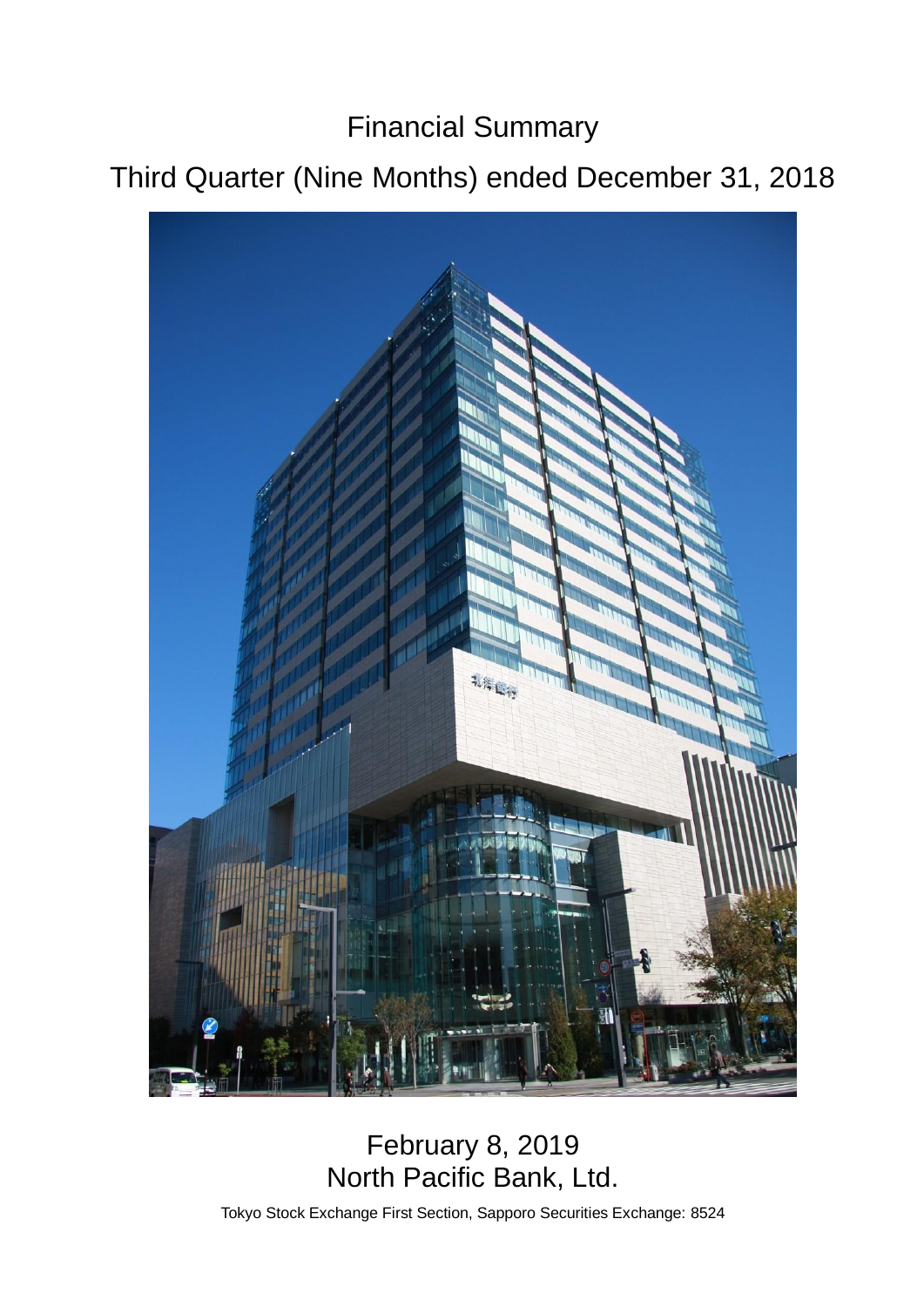# Ⅰ.**Financial Statements**

# **1**.**Consolidated Balance Sheets**

|                                                       |                |                        | $(\frac{2}{3})$ millions) |
|-------------------------------------------------------|----------------|------------------------|---------------------------|
|                                                       |                | As of Mar. 31,<br>2018 | As of Dec. 31.<br>2018    |
| Assets                                                | 資産の部           |                        |                           |
| Cash and due from banks                               | 現金預け金          | 1, 409, 341            | 1, 410, 568               |
| Call loans and bills bought                           | コールローン及び買入手形   | 2,681                  | 220, 010                  |
| Monetary claims bought                                | 買入金銭債権         | 14, 481                | 14,008                    |
| Trading account securities                            | 商品有価証券         | 4,345                  | 4,533                     |
| Securities                                            | 有価証券           | 1, 489, 802            | 1, 288, 059               |
| Loans and bills discounted                            | 貸出金            | 6, 251, 728            | 6, 305, 522               |
| Foreign exchanges                                     | 外国為替           | 7,399                  | 5, 279                    |
| Lease receivables and investment assets               | リース債権及びリース投資資産 | 49, 490                | 51,691                    |
| Other assets                                          | その他資産          | 158,667                | 189, 252                  |
| Property, plant and equipment                         | 有形固定資産         | 88, 412                | 87, 359                   |
| Intangible assets                                     | 無形固定資産         | 8,786                  | 7, 761                    |
| Net defined benefit asset                             | 退職給付に係る資産      | 75                     | 153                       |
| Deferred tax assets                                   | 繰延税金資産         | 273                    | 487                       |
| Customers' liabilities for acceptances and guarantees | 支払承諾見返         | 52,801                 | 55, 416                   |
| Allowance for loan losses                             | 貸倒引当金          | (37, 778)              | (36, 577)                 |
| Total assets                                          | 資産の部合計         | 9, 500, 510            | 9, 603, 526               |
| Liabilities                                           | 負債の部           |                        |                           |
| Deposits                                              | 預金             | 8, 344, 356            | 8, 328, 670               |
| Negotiable certificates of deposit                    | 譲渡性預金          | 77,667                 | 275, 978                  |
| Payables under repurchase agreements                  | 売現先勘定          | 31,064                 | 3, 205                    |
| Payables under securities lending transactions        | 債券貸借取引受入担保金    | 145, 169               | 68, 438                   |
| Borrowed money                                        | 借用金            | 328, 848               | 357, 648                  |
| Foreign exchanges                                     | 外国為替           | 125                    | 535                       |
| Other liabilities                                     | その他負債          | 52, 122                | 63, 622                   |
| Provision for bonuses                                 | 賞与引当金          | 1,828                  | 450                       |
| Provision for stocks payment                          | 株式給付引当金        |                        | 53                        |
| Net defined benefit liability                         | 退職給付に係る負債      | 228                    | 502                       |
| Provision for reimbursement of deposits               | 睡眠預金払戻損失引当金    | 1,976                  | 2, 161                    |
| Provision for point card certificates                 | ポイント引当金        | 384                    | 339                       |
| Reserves under special laws                           | 特別法上の引当金       |                        | 19                        |
| Deferred tax liabilities                              | 繰延税金負債         | 30, 347                | 24, 925                   |
| Deferred tax liabilities for land revaluation         | 再評価に係る繰延税金負債   | 2,643                  | 2,599                     |
| Acceptances and guarantees                            | 支払承諾           | 52,801                 | 55, 416                   |
| Total liabilities                                     | 負債の部合計         | 9, 069, 565            | 9, 184, 566               |
| Net assets                                            | 純資産の部          |                        |                           |
| Capital stock                                         | 資本金            | 121, 101               | 121, 101                  |
| Capital surplus                                       | 資本剰余金          | 72, 367                | 72, 327                   |
| Retained earnings                                     | 利益剰余金          | 133, 386               | 139, 994                  |
| Treasury shares                                       | 自己株式           | (0)                    | (1, 314)                  |
| Total shareholders' equity                            | 株主資本合計         | 326, 854               | 332, 108                  |
| Valuation difference on available-for-sale securities | その他有価証券評価差額金   | 92, 193                | 75, 438                   |
| Revaluation reserve for land                          | 土地再評価差額金       | 5,380                  | 5, 281                    |
| Remeasurements of defined benefit plans               | 退職給付に係る調整累計額   | 387                    | 96                        |
| Total accumulated other comprehensive income          | その他の包括利益累計額合計  | 97, 960                | 80, 817                   |
| Share acquisition rights                              | 新株予約権          | 128                    | 106                       |
| Non-controlling interests                             | 非支配株主持分        | 6,001                  | 5,928                     |
| Total net assets                                      | 純資産の部合計        | 430, 945               | 418, 960                  |
| Total liabilities and net assets                      | 負債及び純資産の部合計    | 9, 500, 510            | 9, 603, 526               |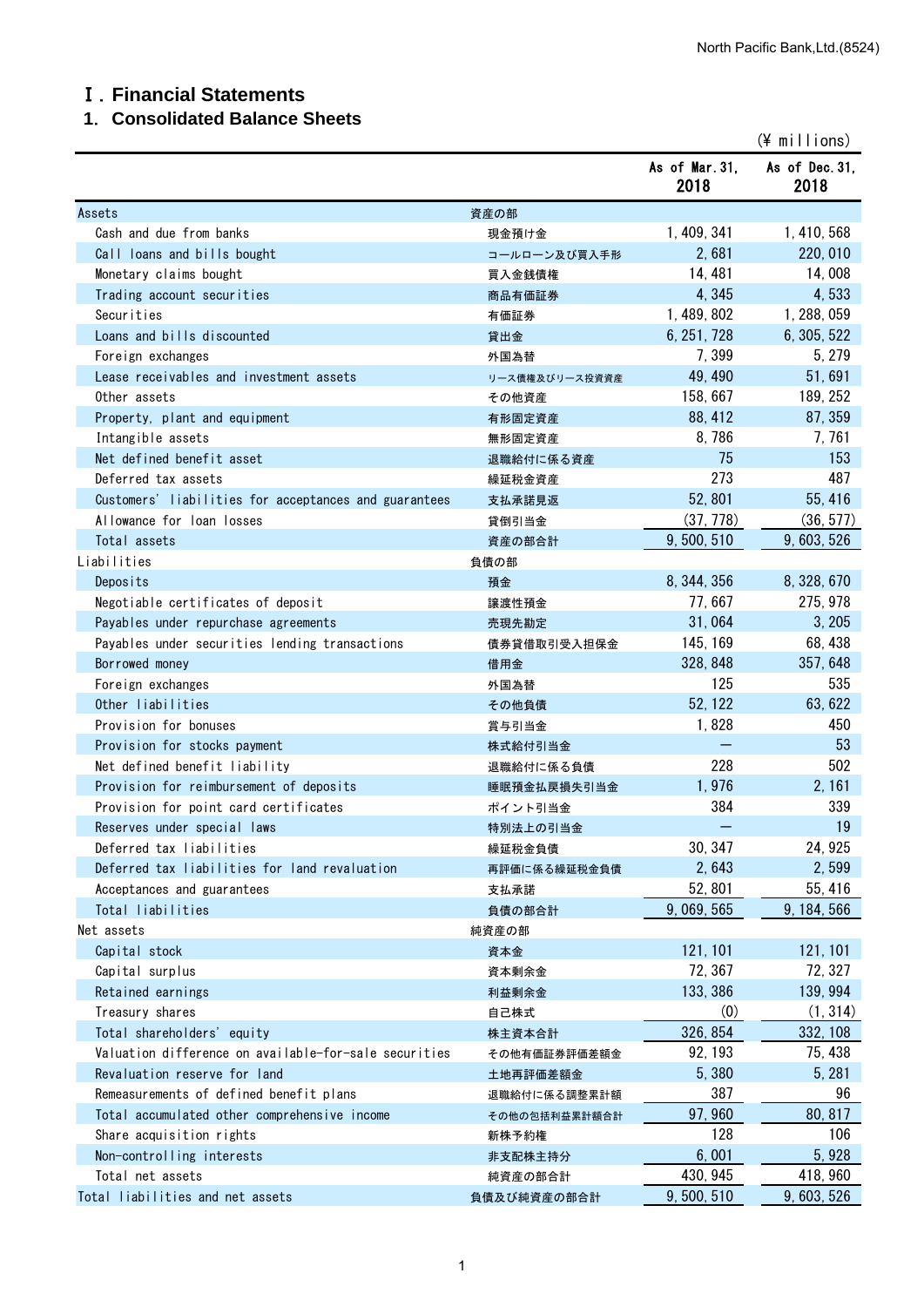# **2**.**Consolidated Statements of Income and Comprehensive Income**

(1) Consolidated Statements of Income

| $\cdots$<br><b>Ponsolidated Otalements of Income</b>    |                                           |                            | $(*)$ millions) |
|---------------------------------------------------------|-------------------------------------------|----------------------------|-----------------|
|                                                         |                                           | Nine months ended Dec. 31, |                 |
|                                                         |                                           | 2017                       | 2018            |
| Ordinary income                                         | 経常収益                                      | 108, 456                   | 104, 471        |
| Interest income                                         | 資金運用収益                                    | 58,040                     | 53, 878         |
| Of which, interest on loans and discounts               | うち貸出金利息                                   | 46, 765                    | 45, 072         |
| Of which, interest and dividends on securities          | うち有価証券利息配当金                               | 10, 768                    | 8,334           |
| Fees and commissions                                    | 役務取引等収益                                   | 21, 763                    | 22, 113         |
| Other ordinary income                                   | その他業務収益                                   | 21,602                     | 23, 402         |
| Other income                                            | その他経常収益                                   | 7,049                      | 5,076           |
| Ordinary expenses                                       | 経常費用                                      | 93, 315                    | 90, 048         |
| Interest expenses                                       | 資金調達費用                                    | 3, 142                     | 2, 275          |
| Of which, interest on deposits                          | うち預金利息                                    | 355                        | 314             |
| Fees and commissions payments                           | 役務取引等費用                                   | 9,099                      | 8,836           |
| Other ordinary expenses                                 | その他業務費用                                   | 22, 795                    | 22, 471         |
| General and administrative expenses                     | 営業経費                                      | 56, 757                    | 54,066          |
| Other expenses                                          | その他経常費用                                   | 1,521                      | 2,397           |
| Ordinary profit                                         | 経常利益                                      | 15, 140                    | 14, 423         |
| Extraordinary income                                    | 特別利益                                      | 378                        | 590             |
| Gain on disposal of non-current assets                  | 固定資産処分益                                   | 378                        | 6               |
| Gain on bargain purchase                                | 負ののれん発生益                                  |                            | 550             |
| Gain on step acquisitions                               | 段階取得に係る差益                                 |                            | 33              |
| Extraordinary losses                                    | 特別損失                                      | 361                        | 266             |
| Loss on disposal of non-current assets                  | 固定資産処分損                                   | 168                        | 109             |
| Impairment loss                                         | 減損損失                                      | 193                        | 156             |
| Profit before income taxes                              | 税金等調整前四半期純利益                              | 15, 157                    | 14, 747         |
| Income taxes - current                                  | 法人税、住民税及び事業税                              | 561                        | 2, 135          |
| Income taxes - deferred                                 | 法人税等調整額                                   | 880                        | 1,874           |
| Total income taxes                                      | 法人税等合計                                    | 1,442                      | 4,009           |
| Profit                                                  | 四半期純利益                                    | 13, 714                    | 10, 737         |
| Profit(loss) attributable to non-contorolling interests | 非支配株主に帰属する四半期純利益又は<br>非支配株主に帰属する四半期純損失(△) | (16)                       | 267             |
| Profit attributable to owners of parent                 | 親会社株主に帰属する四半期純利益                          | 13, 731                    | 10,469          |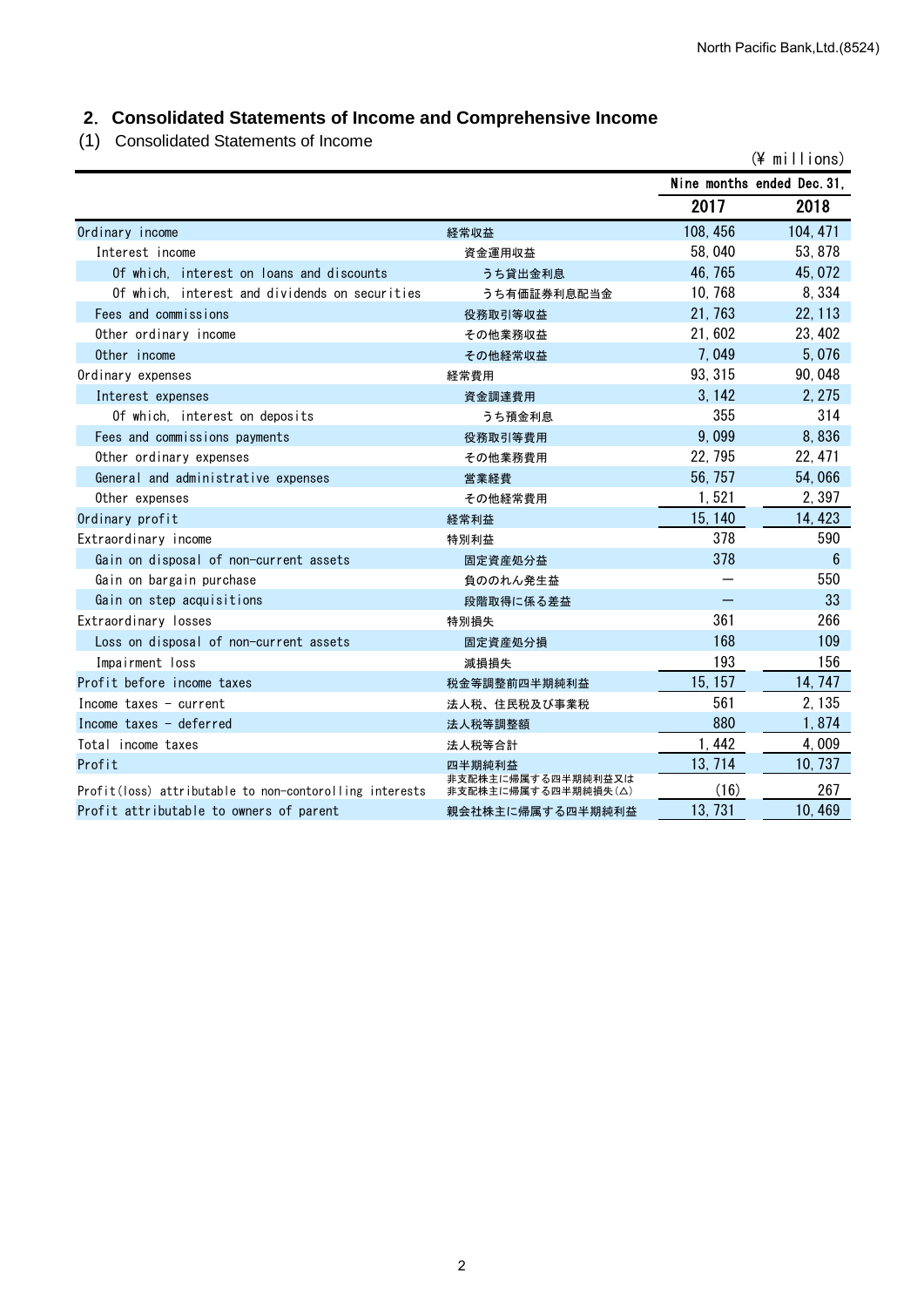### (2) Consolidated Statements of Comprehensive Income

|                                                                 |                 |                            | $(\frac{2}{3})$ millions) |
|-----------------------------------------------------------------|-----------------|----------------------------|---------------------------|
|                                                                 |                 | Nine months ended Dec. 31, |                           |
|                                                                 |                 | 2017                       | 2018                      |
| Profit                                                          | 四半期純利益          | 13, 714                    | 10, 737                   |
| Other comprehensive income                                      | その他の包括利益        | 16, 295                    | (17, 385)                 |
| Valuation difference on available-for-sale securities           | その他有価証券評価差額金    | 16, 198                    | (17, 094)                 |
| Remeasurements of defined benefit plans, net of tax             | 退職給付に係る調整額      | 96                         | (290)                     |
| Comprehensive income                                            | 四半期包括利益         | 30, 010                    | (6, 647)                  |
| Comprehensive income attributable to owners of parent           | 親会社株主に係る四半期包括利益 | 29, 564                    | (6, 574)                  |
| Comprehensive income attributable to non-contorolling interests | 非支配株主に係る四半期包括利益 | 446                        | (72)                      |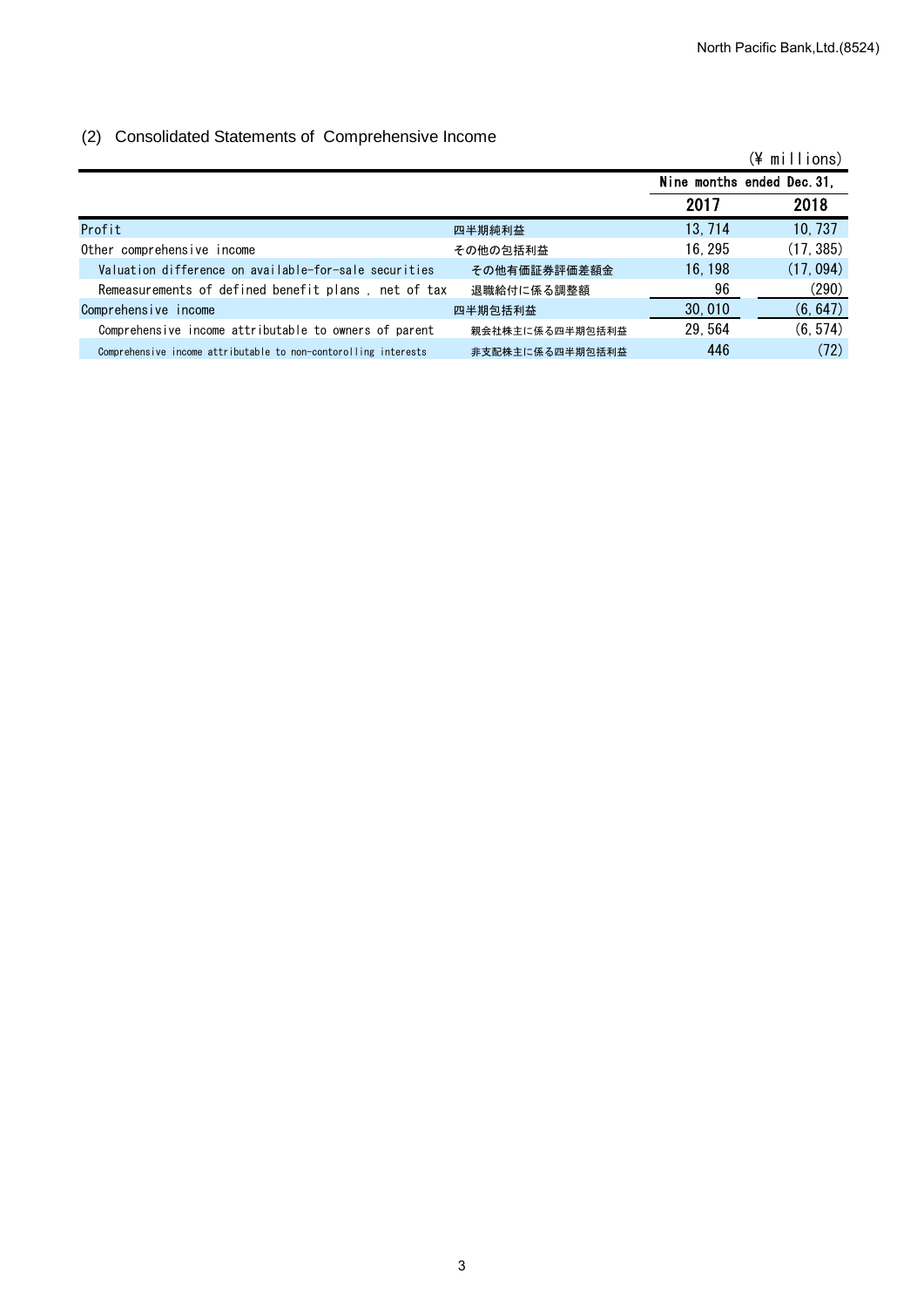# Ⅱ.**Digest of financial results for Nine months ended December 31, 2018**

|  |  | 1. Summary (Non-Consolidated) |
|--|--|-------------------------------|
|--|--|-------------------------------|

|                                                                                            |                                                                   |                           |          |            | (¥ millions)                        |
|--------------------------------------------------------------------------------------------|-------------------------------------------------------------------|---------------------------|----------|------------|-------------------------------------|
|                                                                                            |                                                                   | Nine months ended Dec.31, |          | Increase/  | Fiscial year ending<br>Mar.31, 2019 |
|                                                                                            |                                                                   | 2017                      | 2018     | (Decrease) | (Forecasts)                         |
|                                                                                            | Ordinary income                                                   | 88,414                    | 82,850   | (5, 564)   | 110,700                             |
|                                                                                            | Core gross profit                                                 | 65,592                    | 63,672   | (1,920)    | 89,300                              |
|                                                                                            | Net interest income                                               | 55,466                    | 51,935   | (3,531)    |                                     |
|                                                                                            | Net fees and commissions                                          | 10,148                    | 10,316   | 168        |                                     |
|                                                                                            | Net other operating income<br>(excluding gains (losses) on bonds) | (22)                      | 1,420    | 1,442      |                                     |
|                                                                                            | <b>Expenses</b><br>(excluding non-recurring losses)               | 55,171                    | 52,807   | (2, 364)   | 71,300                              |
|                                                                                            | Core operating profit                                             | 10,421                    | 10,865   | 444        | 18,000                              |
| Credit cost                                                                                |                                                                   | (1,653)                   | (221)    | 1,432      | 1,500                               |
|                                                                                            | Gains (losses) on securities                                      | 1,157                     | 1,167    | 10         |                                     |
|                                                                                            | Bonds, etc                                                        | (2, 287)                  | (1, 545) | 742        |                                     |
|                                                                                            | Stocks, etc                                                       | 3,445                     | 2,713    | (732)      |                                     |
| Net other non-recurring income (loss)<br>(including gains (losses) on money held in trust) |                                                                   | 2,097                     | 1,645    | (452)      |                                     |
|                                                                                            | Ordinary profit                                                   | 15,330                    | 13,899   | (1, 431)   | 20,500                              |
| Extraordinary income (losses)                                                              |                                                                   | 16                        | (259)    | (275)      |                                     |
| Income before income taxes                                                                 |                                                                   | 15,346                    | 13,639   | (1,707)    |                                     |
| Income taxes                                                                               |                                                                   | 1,233                     | 3,761    | 2,528      |                                     |
|                                                                                            | Net income                                                        | 14,113                    | 9,878    | (4, 235)   | 13,500                              |
|                                                                                            |                                                                   |                           |          |            |                                     |
| Operating profit                                                                           |                                                                   | 8,133                     | 9,319    | 1,186      |                                     |

Core gross profit = Net interest income + Net fees and commissions + Net other operating income(excluding gains (losses) on bonds) Core operating profit = Core gross profit - Expenses(excluding non-recurring losses)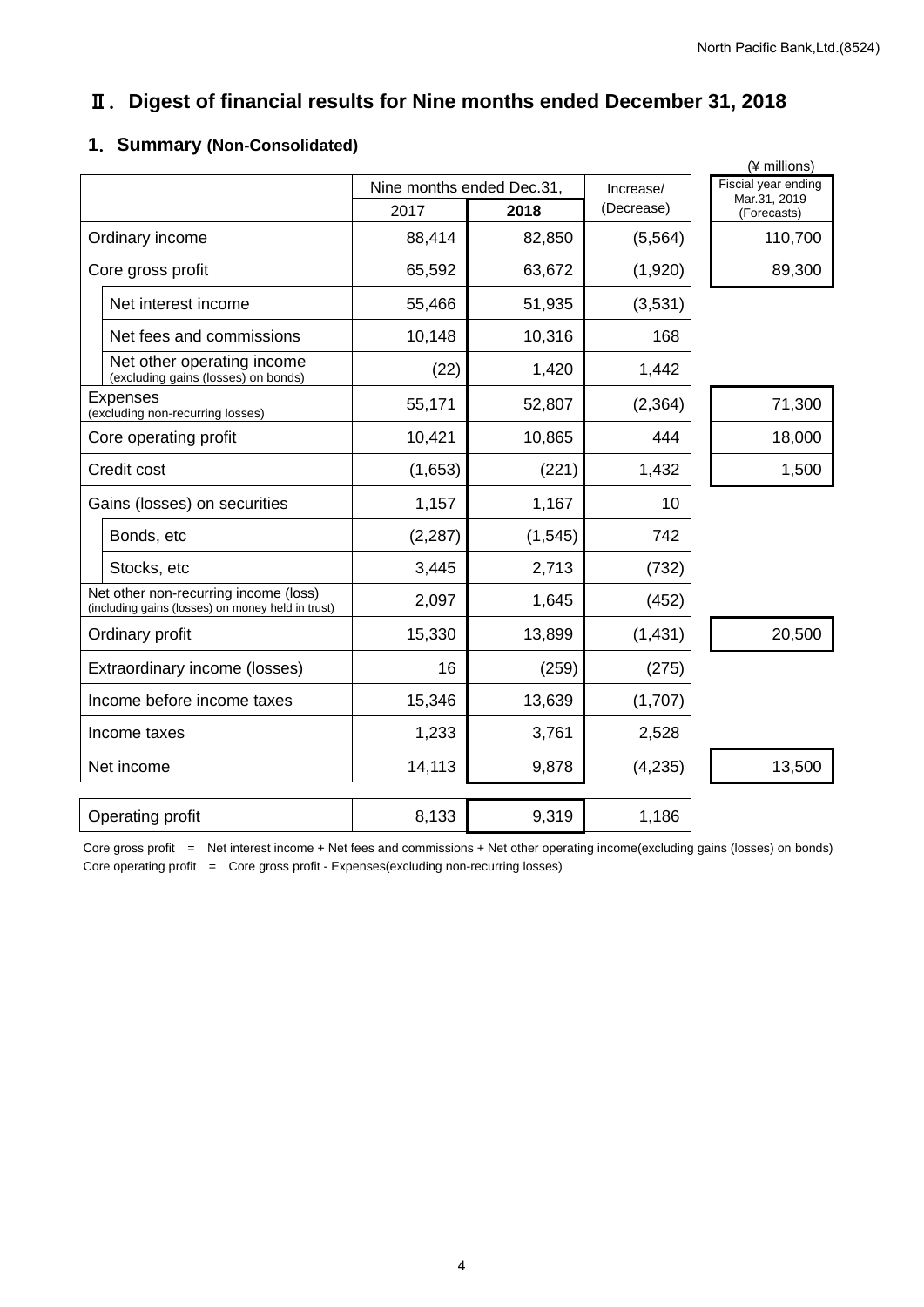#### **2**.**Deposits and NCDs (Non-Consolidated) 【Average Balance】** (¥ billions)

|                                              | Nine months ended Dec.31, |         | Increase/  | Six months ended    |             |
|----------------------------------------------|---------------------------|---------|------------|---------------------|-------------|
|                                              | 2017                      | 2018(A) | (Decrease) | Sep. 30,2018<br>(B) | $(A)$ – (B) |
| Deposits and NCDs                            | 8,261.8                   | 8,505.9 | 244.1      | 8,499.5             | 6.3         |
| Corporate                                    | 2,247.1                   | 2,320.6 | 73.4       | 2,317.6             | 3.0         |
| Individual                                   | 5,375.8                   | 5,551.5 | 175.7      | 5,528.8             | 22.6        |
| Public sectors and<br>financial institutions | 638.7                     | 633.7   | (5.0)      | 653.0               | (19.2)      |

|                                         | (¥ billions) |
|-----------------------------------------|--------------|
| Six months ended<br>Sep. 30,2018<br>(B) | $(A) - (B)$  |
| 8,499.5                                 | 6.3          |
| 2,317.6                                 | 3.0          |
| 5,528.8                                 | 22.6         |
| 653.0                                   | (19.2)       |

#### 【**Outstanding Balance**】 (¥ billions)

|                                       | As of Dec.31, |         | Increase/  | As of Sep.30, |             |
|---------------------------------------|---------------|---------|------------|---------------|-------------|
|                                       | 2017          | 2018(A) | (Decrease) | 2018(B)       | $(A)$ – (B) |
| Deposits and NCDs                     | 8,399.0       | 8,624.5 | 225.4      | 8,502.5       | 121.9       |
| Deposit assets                        | 321.0         | 274.3   | (46.6)     | 299.6         | (25.2)      |
| Safe custody of<br>public bonds       | 145.0         | 124.8   | (20.2)     | 130.5         | (5.7)       |
| Investment trusts                     | 175.9         | 149.5   | (26.4)     | 169.0         | (19.4)      |
| Total                                 | 8,720.1       | 8,898.8 | 178.7      | 8,802.1       | 96.7        |
| <reference></reference>               |               |         |            |               |             |
| Individual annuity<br>insurance, etc. | 621.9         | 673.6   | 51.7       | 662.1         | 11.5        |

Individual annuity insurance, etc. sales reflect cumulative sales amounts.

# **3**.**Loans and bills discounted (Non-Consolidated)** 【Average Balance】

|                            |                    | Nine months ended Dec.31, |         | Increase/  |  | Six months ended                   |        |
|----------------------------|--------------------|---------------------------|---------|------------|--|------------------------------------|--------|
|                            |                    | 2017                      | 2018(A) | (Decrease) |  | Sep. 30,2018<br>$(A)$ – (B)<br>(B) |        |
| Loans and bills discounted |                    | 6,175.0                   | 6,271.0 | 96.0       |  | 6,259.9                            | 11.1   |
|                            | Enterprises        | 2,577.5                   | 2,606.8 | 29.2       |  | 2,579.6                            | 27.2   |
|                            | <b>Individuals</b> | 1,733.4                   | 1,777.4 | 43.9       |  | 1,769.6                            | 7.7    |
|                            | Public sectors     | 1,863.9                   | 1,886.7 | 22.7       |  | 1,910.6                            | (23.9) |

|                                         | (¥ billions) |
|-----------------------------------------|--------------|
| Six months ended<br>Sep. 30,2018<br>(B) | $(A) - (B)$  |
| 6,259.9                                 | 11.1         |
| 2,579.6                                 | 27.2         |
| 1,769.6                                 | 7.7          |
| 1,910.6                                 | (23.9)       |

Public sector loans include loans to government and land development public corporations.

#### 【**Outstanding Balance**】 (¥ billions)

|  |                            | As of Dec.31. |         | Increase/  | As of Sep.30, | $(A)$ – (B) |
|--|----------------------------|---------------|---------|------------|---------------|-------------|
|  |                            | 2017          | 2018(A) | (Decrease) | 2018(B)       |             |
|  | SMEs, etc                  | 3,581.6       | 3,658.0 | 76.3       | 3,572.7       | 85.2        |
|  | Loans and bills discounted | 6,324.4       | 6,365.1 | 40.7       | 6,268.0       | 97.1        |
|  | In Hokkaido                | 5,278.1       | 5,290.7 | 12.6       | 5,205.0       | 85.7        |

|                          | († DIIIIONS) |
|--------------------------|--------------|
| As of Sep.30,<br>2018(B) | $(A) - (B)$  |
| 3,572.7                  | 85.2         |
| 6,268.0                  | 97.1         |
| 5,205.0                  | 85.7         |